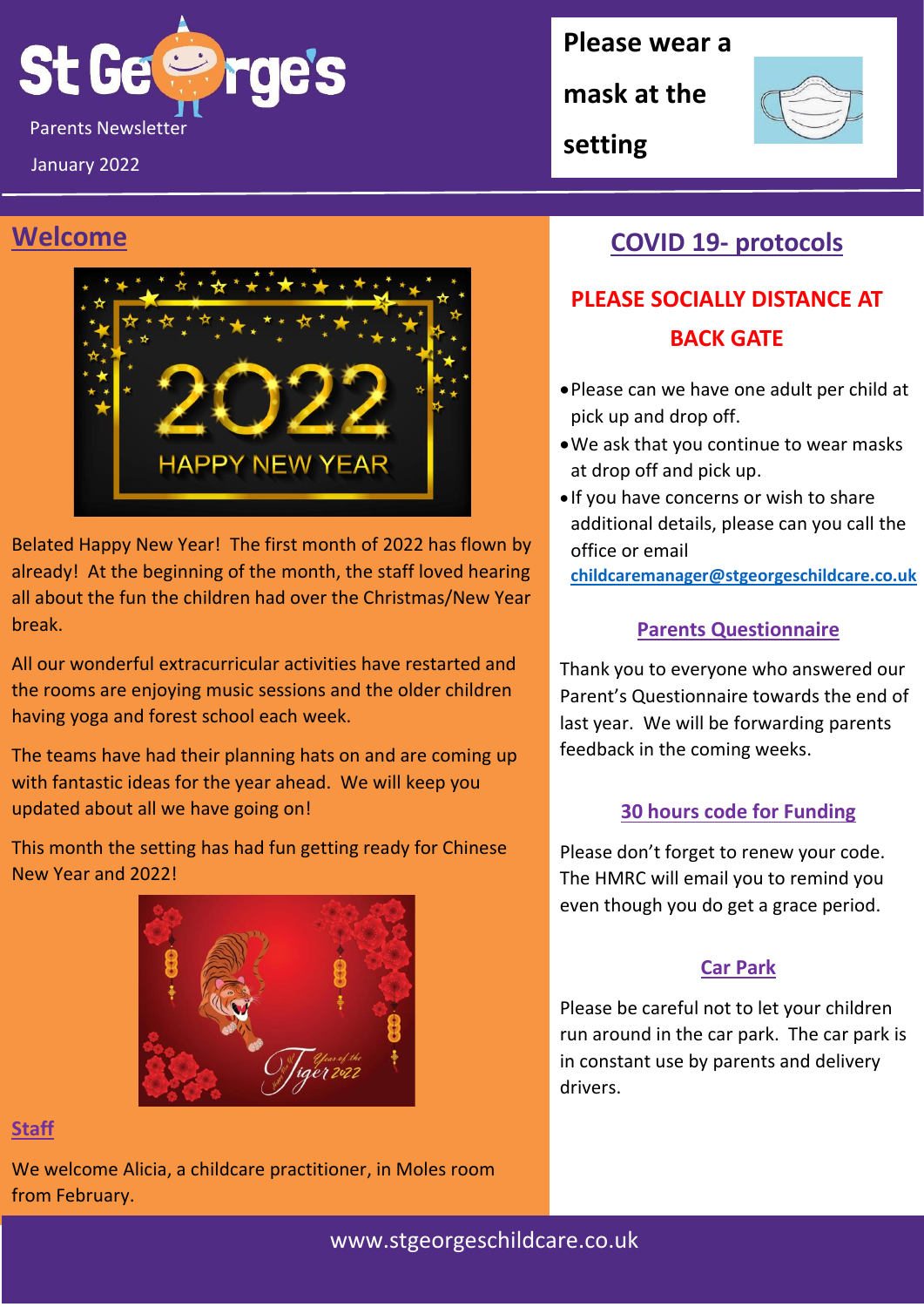## Useful information

#### **Moving rooms**

When a key person thinks one of their nursery children is ready to move on to the next room, they will talk to the parents and the leader of the room they may move to. The child will have settling in visits and if they are struggling the moving on date will change. We only move a child when they have had a chance to settle and they are ready, and when we have the sessions free. If a child cannot move the key person will carry on and ensure age-appropriate activities are available something they do all the time. As we charge by age, you will see a change to your invoice from your child's birthday.

#### **Medication**

If your child has had any medication prior to coming into nursery, we MUST be informed of this so we can ask you to complete a medication form, as per our policies.

#### **Recognition**

Each of the rooms have different ways and styles for rewarding children, depending on their ages. Badgers now have a new recognition award. It is a small award to recognise the children's efforts and will be awarded whenever such efforts are noticed.



#### **Amazon Smile**

If you are an Amazon customer, please consider using it via AmazonSmile. It is a simple and automatic way for you to support a charity of your choice every time you shop, at no cost to you. AmazonSmile is available at [smile.amazon.co.uk](https://smile.amazon.co.uk/) on your web browser and you can select to support St George's.



**Diary Dates** 

| Little<br><b>Dragons end</b><br>of term | Friday 11 <sup>th</sup><br>February                                 |
|-----------------------------------------|---------------------------------------------------------------------|
| <b>Holiday Club</b>                     | Monday<br>14 <sup>th</sup> - Friday<br>18 <sup>th</sup><br>February |
| Little                                  | Monday 21st                                                         |
| <b>Dragons</b>                          | February                                                            |
| returns                                 |                                                                     |

#### **Donations**

If you are having a New Year clear out, we would gladly welcome

- Any pots and pans for the mud kitchen
- Storage boxes
- Play kitchen accessories
- Textiles
- Dressing up
- Junk modelling
- Old magazines
- Shells, stones, corks etc
- Spare clothes

### **Please review us**

[St George's Childcare, 7](https://www.daynurseries.co.uk/daynursery.cfm/searchazref/50001050GEOA/rcsid/1001#submit-review-tab)  [Chilston Road, Tunbridge](https://www.daynurseries.co.uk/daynursery.cfm/searchazref/50001050GEOA/rcsid/1001#submit-review-tab)  [Wells, Kent TN4 9LP](https://www.daynurseries.co.uk/daynursery.cfm/searchazref/50001050GEOA/rcsid/1001#submit-review-tab)  [\(daynurseries.co.uk\)](https://www.daynurseries.co.uk/daynursery.cfm/searchazref/50001050GEOA/rcsid/1001#submit-review-tab)

### **Facebook**



Visit St George's Facebook page to see the fun activities that the children and staff enjoy!

[www.facebook.com/StGeorgesChildcare](http://www.facebook.com/StGeorgesChildcare)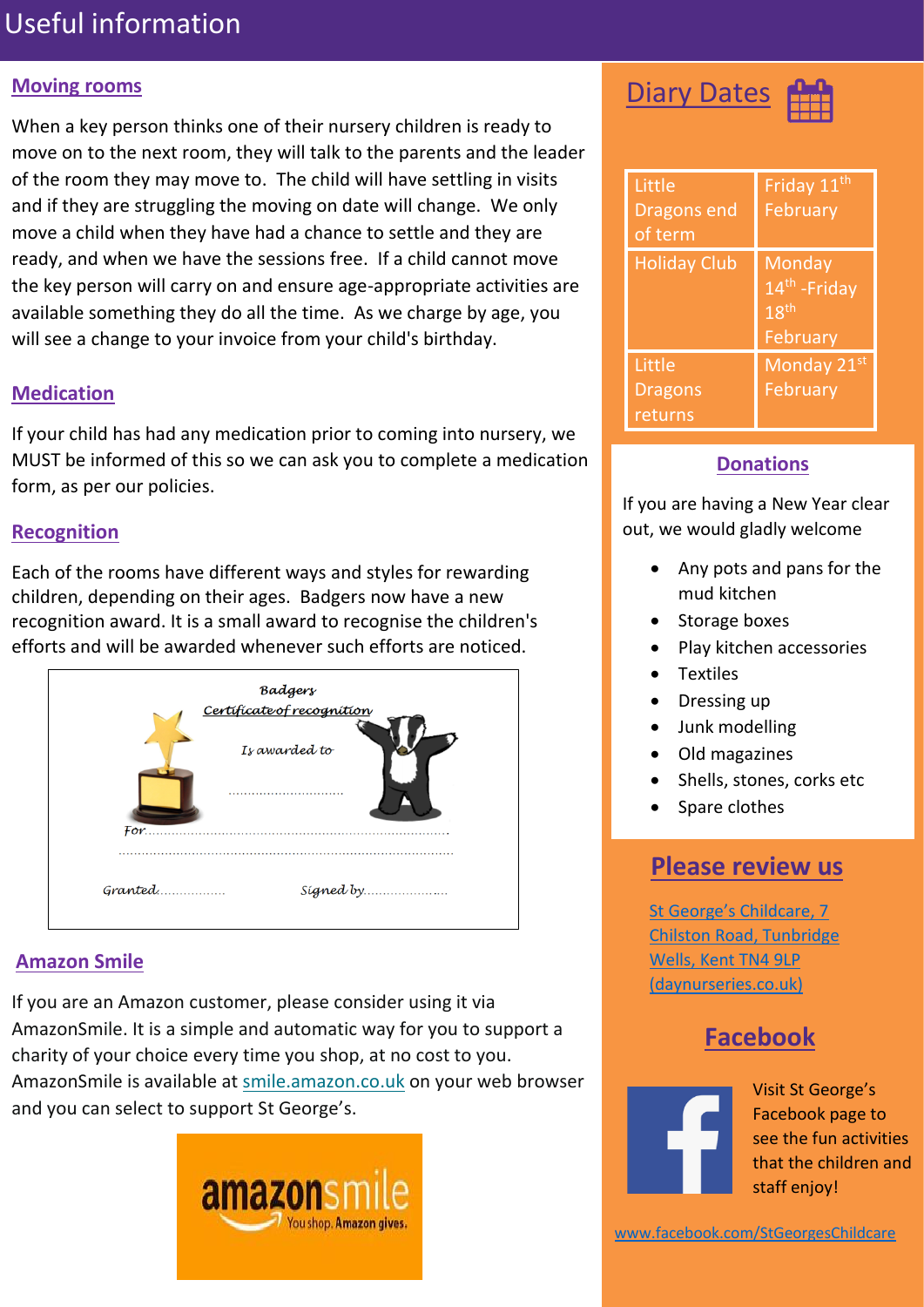### Squirrels **Hedgehogs Hedgehogs**



This month Squirrels have been learning about the jungle animals. We have been watching "Our planet jungles". The staff have been asking the children what animals they can see. The children have then painted the animals that have been in the video. We have used different textures to make the animals. The staff have coloured tapioca pearls and spaghetti pasta to make monkeys and snakes. The children have also used paint and fluorescent sand to make some flowers, tigers and elephants. We made some parrots using feathers. We have lots more to make, and will set up jungle themed messy play every day.

The children enjoyed talking about New Year's Eve and they made pictures of fireworks using paint and glitter.

Hedgehogs are exploring the theme of 'Winter animals', the children have stuck cotton wool to polar bears and making penguins using different shapes.

The team put together a messy play tray of toy winter animals and icy items.

The new children in Hedgehogs have settled in well and the team are sad to say goodbye to those who are moving up to Moles room.



# After School Club

The After School Club children are back for an exciting New Year with lots of ideas for games and topic crafts.

Our 'Points win prizes' last term were given out to an individual with the most points, as well as the school with the most points. It went to St Peter's School- well done!

The children have been having fun making and drawing Winter clothes and animals.





Moles





Moles were very excited to be back after the Christmas break. We kicked things off in the new year by talking about our Christmas presents & festivities, before moving on to talking about New year's, we made firework rockets and stars and talked about our New Year's resolutions. We are now planning and preparing for Chinese New year.